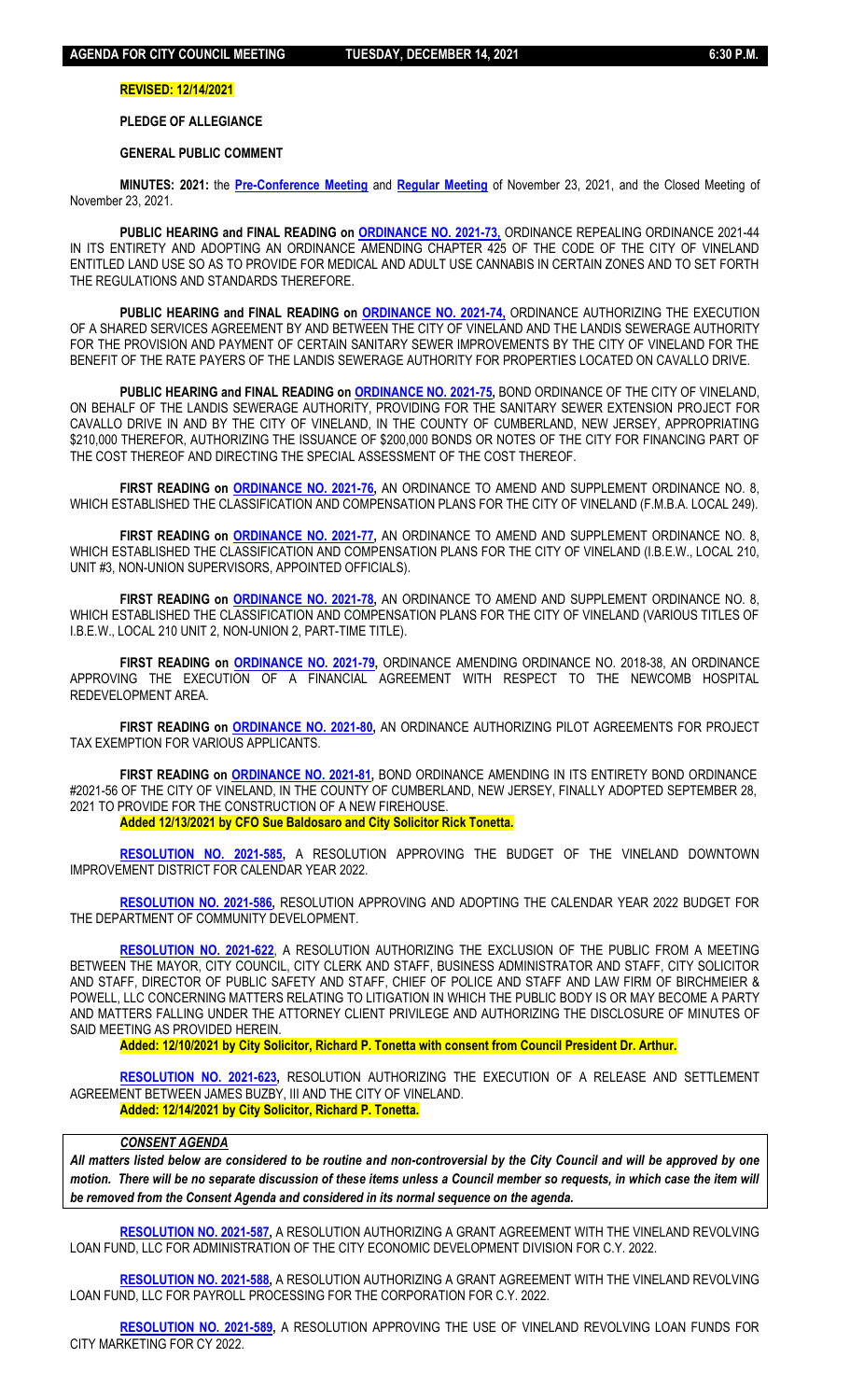**[RESOLUTION NO. 2021-590,](../21-12-14/r-revolving%20loan3-vld-development-budget.pdf)** A RESOLUTION APPROVING THE USE OF VINELAND REVOLVING LOAN FUNDS FOR THE CITY OF VINELAND FOR DEVELOPMENT.

**[RESOLUTION NO. 2021-591,](../21-12-14/r-app1-AFG.pdf)** A RESOLUTION AUTHORIZING THE FILING OF APPLICATIONS WITH THE FEDERAL EMERGENCY MANAGEMENT AGENCY FOR PARTICIPATION IN THE FY 2021 ASSISTANCE TO FIREFIGHTERS GRANT PROGRAM.

#### **REVISED: 12/10/2021 Body changed by Fire Director, Richard Franchetta.**

**[RESOLUTION NO. 2021-592,](../21-12-14/R-Ratify-FMBA-249.pdf)** A RESOLUTION APPROVING AGREEMENT WITH THE FIREMEN'S MUTUAL BENEVOLENT ASSOCIATION, LOCAL 249 FROM JANUARY 1, 2022 THROUGH DECEMBER 31, 2031.

**REVISED: 12/13/2021 to revise the MOA agreement which both FMBA and Business Administration agree to.**

**[RESOLUTION NO. 2021-593,](../21-12-14/r-agreement3-TOP%20and%20Love%20Notes-VHD.pdf)** A RESOLUTION AUTHORIZING AN AGREEMENT BETWEEN THE SOUTHERN NEW JERSEY PERINATAL COOPERATIVE AND CITY OF VINELAND DEPARTMENT OF HEALTH FOR THE SEXUAL RISK AVOIDANCE EDUCATION PROGRAM (SRAE).

### **REVISED: 12/14/2021 Title and Body by Business Administration.**

**[RESOLUTION NO. 2021-594,](../21-12-14/r-accept-donation%20for%20mothers%20garden.pdf)** RESOLUTION ACCEPTING THE GENEROUS DONATIONS OF \$5,911.47 IN FUNDS AND EQUIPMENT FOR THE RECONSTRUCTION OF THE MOTHER'S GARDEN IN LANDIS PARK HONORING MOTHERS WHO LOST THEIR SONS AND DAUGHTERS DEFENDING OUR COUNTRY AND FREEDOMS.

**[RESOLUTION NO. 2021-595,](../21-12-14/r-appoint1-hearing%20officer-PD%20disciplinary%20matters.pdf)** A RESOLUTION APPOINTING JOEL SCHNEIDER, UNITED STATES MAGISTRATE JUDGE (RET.) AS HEARING OFFICER FOR A PENDING POLICE DEPARTMENT DISCIPLINARY MATTER. **Revised: 12/08/2021 Title changed by Rick Tonetta, City Solicitor.**

**[RESOLUTION NO. 2021-596,](../21-12-14/r-c159.1-SJ%20%20Perinatal%20SRAE%20Program.pdf)** A RESOLUTION PROVIDING FOR THE INSERTION IN THE CALENDAR YEAR 2021 BUDGET OF THE CITY OF VINELAND A SPECIAL ITEM OF REVENUE MADE AVAILABLE BY REVENUE REALIZED FROM SOUTHERN NEW JERSEY PERINATAL COOPERATIVE, SEXUAL RISK AVOIDANCE EDUCATION (SRAE) IN THE AMOUNT OF \$60,000.00 AND AN APPROPRIATION IN SAID BUDGET FOR LIKE SUM AND PURPOSE.

**[RESOLUTION NO. 2021-597,](../21-12-14/r-c159.2-Drive%20Sober%20Get%20Pulled%20Over.pdf)** A RESOLUTION PROVIDING FOR THE INSERTION IN THE CALENDAR YEAR 2021 BUDGET OF THE CITY OF VINELAND A SPECIAL ITEM OF REVENUE MADE AVAILABLE BY REVENUE REALIZED FROM A STATE OF NEW JERSEY, DIVISION OF HIGHWAY TRAFFIC SAFETY, DRIVE SOBER OR GET PULLED OVER YEAR END HOLIDAY CRACKDOWN 2021 GRANT, IN THE AMOUNT OF \$10,500.00 AND AN APPROPRIATION IN SAID BUDGET FOR LIKE SUM AND PURPOSE.

**[RESOLUTION NO. 2021-598,](../21-12-14/r-APPA%202022%20Annual%20Dues-EU.pdf)** A RESOLUTION AUTHORIZING THE PAYMENT OF AN INVOICE TO THE AMERICAN PUBLIC POWER ASSOCIATION FOR 2022 ANNUAL MEMBERSHIP DUES.

**[RESOLUTION NO. 2021-599,](../21-12-14/r-amend3-utility%20trailer%20res%202021-491.pdf)** RESOLUTION AMENDING RESOLUTION 2021-491 AUTHORIZING THE TRANSFER OF A UTILITY TRAILER FROM THE CITY OF BRIDGETON TO THE CITY OF VINELAND TO CORRECT ERRORS IN THE VEHICLE IDENTIFICATION NUMBER.

**[RESOLUTION NO. 2021-600,](../21-12-14/r-shared%20services-County-Code%20Blue%202022.pdf)** RESOLUTION AUTHORIZING THE EXECUTION OF A SHARED SERVICES AGREEMENT BY AND BETWEEN THE COUNTY OF CUMBERLAND AND THE CITY OF VINELAND FOR THE PROVISION OF THE CODE BLUE WARMING CENTER.

**[RESOLUTION NO. 2021-601,](../21-12-14/ChangeOrder1-Walnut%20Rd%20DPW%20Yard%20Groundwater%20Remediation.pdf)** A RESOLUTION AUTHORIZING THE ISSUANCE OF AN AMENDATORY SUPPLEMENTAL CHANGE ORDER NO. 1 TO CONTRACT NO. C21-0070, PURCHASED ORDER NO. 21-03496, ISSUED TO ENVIRONMENTAL STRATEGIES & APPLICATIONS, INC., MIDDLESEX, NJ, IN THE AMOUNT OF \$322,350.00. **REVISED: 12/10/2021 Title changed by Department of Finance.**

**[RESOLUTION NO. 2021-602,](../21-12-14/r-award1-state%20contract-Milo%20Range%20Threat%20Response.pdf)** A RESOLUTION AUTHORIZING A CONTRACT AWARD TO A STATE CONTRACT VENDOR, FAAC INCORPORATED, ANN ARBOR, MI FOR THE PURCHASE OF MILO RANGE THREAT RESPONSE AND FIREARMS TRAINING SIMULATOR, IN THE AMOUNT NOT TO EXCEED \$29,995.00.

# **REVISED: 12/14/2021 to correct a typographical error in Title.**

**[RESOLUTION NO. 2021-603,](../21-12-14/r-award2-dist-transformers.pdf)** A RESOLUTION AWARDING AN OPEN-END CONTRACT TO ANIXTER INC., SUMMERFIELD, NC FOR THE FURNISHING AND DELIVERY OF DISTRIBUTION TRANSFORMERS FOR THE VINELAND MUNICIPAL ELECTRIC UTILITY – DISTRIBUTION DIVISION.

**[RESOLUTION NO. 2021-604,](../21-12-14/r-award3-demolition-738%20SW%20Blvd.pdf)** A RESOLUTION AWARDING A CONTRACT TO NERI'S CONSTRUCTION AND RENTAL INC., WILLIAMSTOWN, NJ FOR DEMOLITION OF STRUCTURES LOCATED AT 738 SOUTH WEST BLVD., IN THE AMOUNT OF \$38,891.00.

**[RESOLUTION NO. 2021-605,](../21-12-14/r-award4-control%20system%20upgrade-U11%20and%20clayville.pdf)** A RESOLUTION AWARDING A CONTRACT TO APPLIED CONTROL ENGINEERING, INC., NEWARK, DE FOR THE CONSTRUCTION AND COMMISSIONING SERVICES FOR THE CONTROLS UPGRADE FOR HOWARD M. DOWN UNIT #11 AND CLAYVILLE UNIT #1, IN THE AMOUNT OF \$1,145,530.00.

**[RESOLUTION NO. 2021-606,](../21-12-14/r-award5-state%20contract-finance%20renovation.pdf)** A RESOLUTION AUTHORIZING CONTRACT AWARDS TO VARIOUS STATE CONTRACT VENDORS, FOR NEW FURNITURE/WORK STATIONS FOR THE FINANCE 5TH FLOOR RENOVATION.

**[RESOLUTION NO. 2021-607,](../21-12-14/r-award6-State%20Contract-SHI-Cartegraph%20System-WU.pdf)** A RESOLUTION AUTHORIZING A CONTRACT AWARD TO A STATE CONTRACT VENDOR, SHI INTERNATIONAL CORP., SOMERSET, NJ, FOR THE WATER UTILITY CARTEGRAPH SYSTEM YEARLY LICENSE AND MAINTENANCE RENEWAL, IN THE AMOUNT OF \$24,638.26.

**[RESOLUTION NO. 2021-608,](../21-12-14/r-award7-nfo-Cayenta%20Software.pdf)** A RESOLUTION AUTHORIZING AWARD OF A CONTRACT TO N. HARRIS COMPUTER CORPORATION, CHICAGO, IL, FOR ANNUAL SOFTWARE MAINTENANCE FOR CAYENTA BILLING SOFTWARE FOR VINELAND MUNICIPAL UTILITIES, IN AN AMOUNT NOT TO EXCEED \$90,828.35.

**[RESOLUTION NO. 2021-609,](../21-12-14/r-amend1-garden%20and%20mill%20traffic%20signalization.pdf)** A RESOLUTION AMENDING RESOLUTION 2021-571, TO CORRECT AN ERROR RELATING TO THE AWARD OF CONTRACT TO COMPLETE GARDEN AND MILL TRAFFIC SIGNALIZATION.